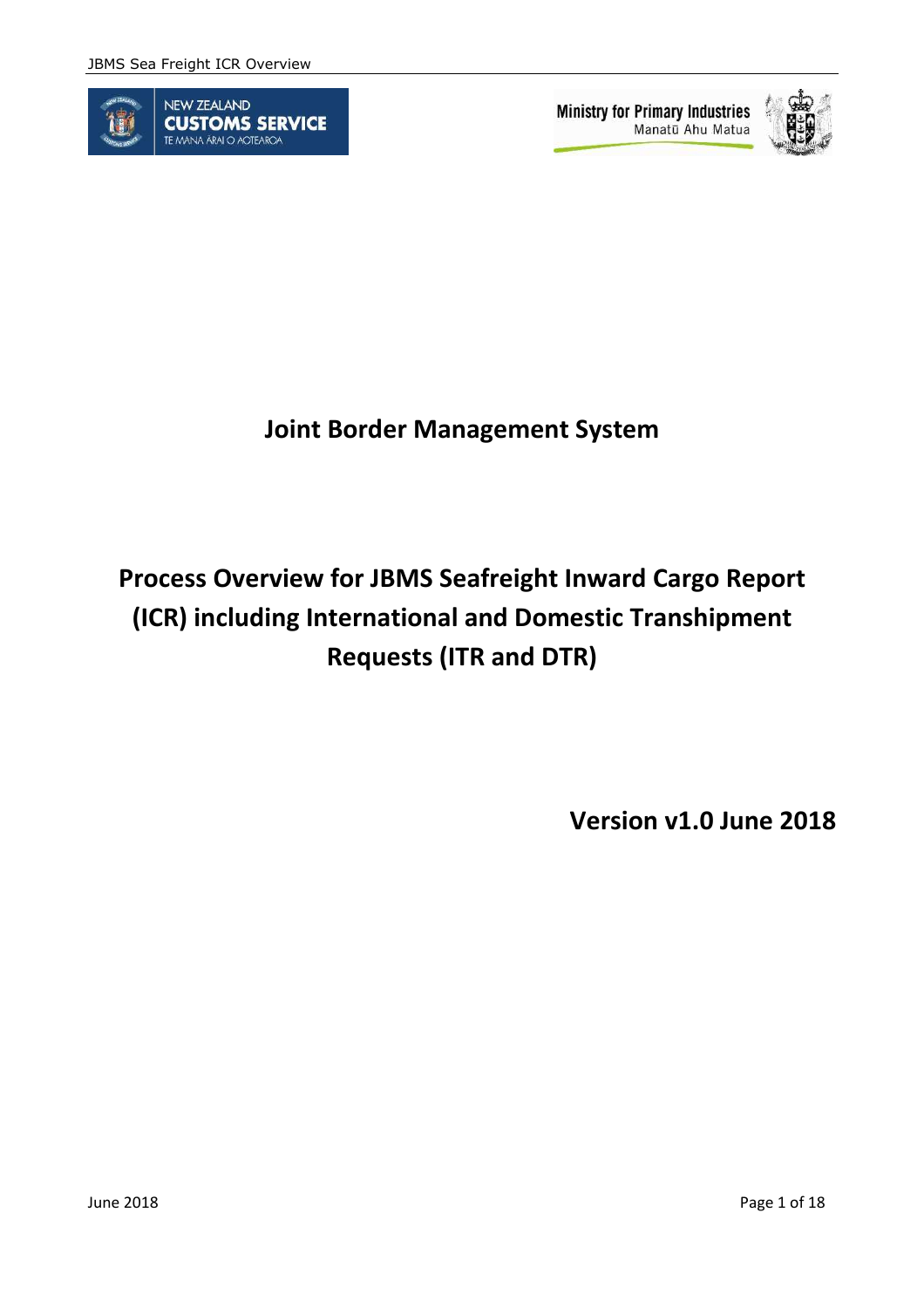### **Contents**

| 5 |  |
|---|--|

# **Definition of Acronyms**

| <b>Term</b> | <b>Description</b>                              |
|-------------|-------------------------------------------------|
| <b>DTR</b>  | <b>Domestic Transhipment Request</b>            |
| <b>ECI</b>  | <b>Electronic Cargo Information</b>             |
| <b>FAK</b>  | Freight of All Kinds container                  |
| <b>FCL</b>  | Full Container Load container                   |
| <b>FROB</b> | Freight Remaining On Board                      |
| <b>ICR</b>  | Inward Cargo Report                             |
| <b>ITR</b>  | <b>International Transhipment Request</b>       |
| <b>JBMS</b> | Joint Border Management System                  |
| <b>LCL</b>  | Less than Container Load container              |
| <b>MIG</b>  | <b>Message Implementation Guidelines</b>        |
| <b>MPI</b>  | Ministry for Primary Industries                 |
| <b>NZCS</b> | <b>New Zealand Customs Service</b>              |
| WCO3        | World Customs Organisation Data Model Version 3 |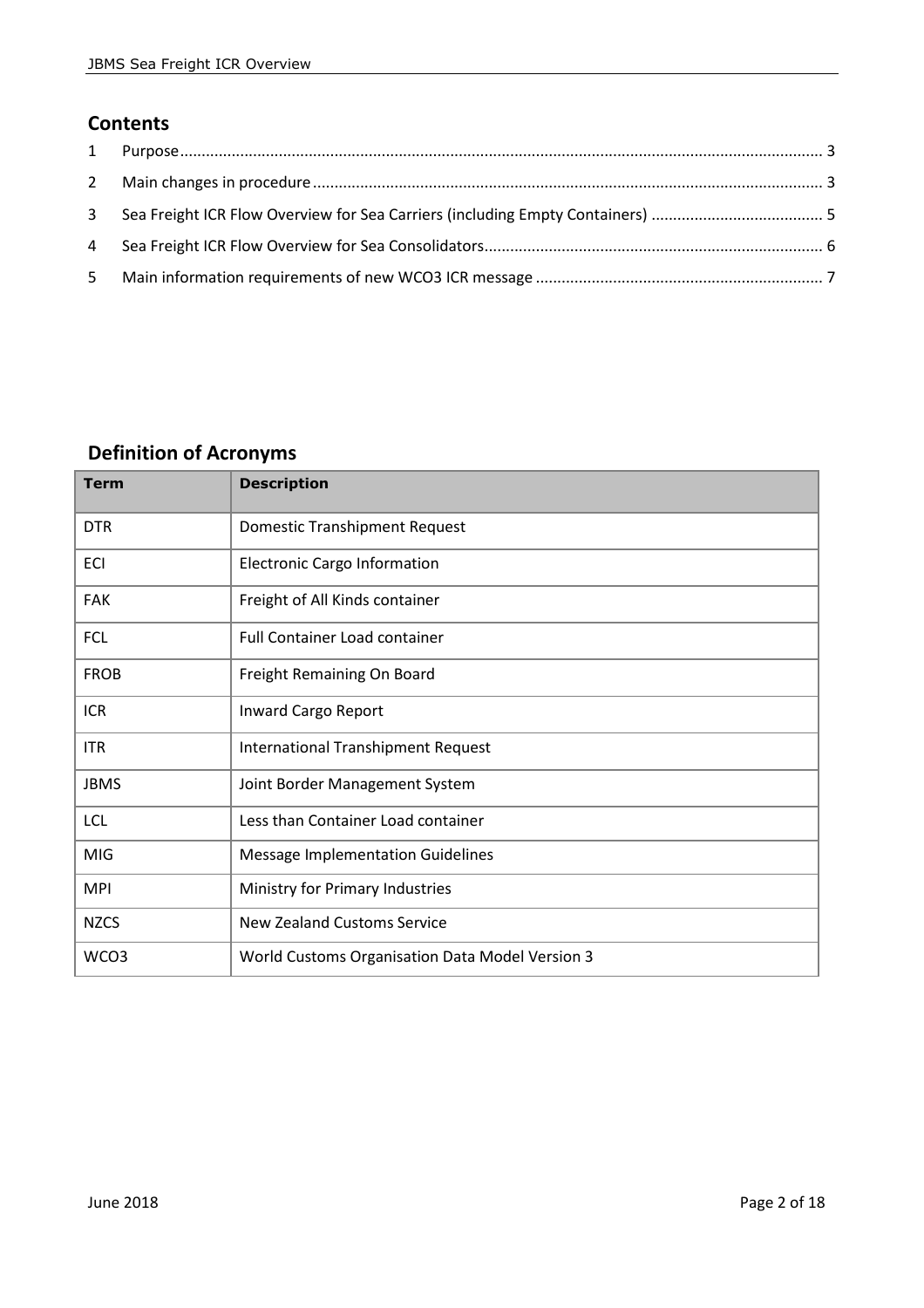# **1 Purpose**

The purpose of this document is to inform sea freight cargo logistics industry members of the changes involved in the new Joint Border Management System (JBMS) message and process for Inward Cargo Reports (ICR), and associated International and Domestic Transhipment Movement Requests (ITR and DTR).

The document includes:

- An overview process flow based on the shipping line submitting its Carrier ICR
- An overview process flow based on the freight forwarder (consolidator and co-loader), submitting house bill level details in its consolidator ICR, in addition to the shipping line
- A table setting out the main changes in the new WCO3 ICR message, compared to the old CUSCAR message for Electronic Cargo information (ECI).

Note the target date for the new WC03 ICR, and ITR message being mandatory is 31 October 2018. DTR will pilot in 2019. We will keep industry members informed of the progress of those phases.

## **2 Main changes in procedure**

Currently, when containers are unloaded from a ship, the port company is engaged by the shipping line to move them off the ship to and potentially off the port depending on the arrangement agreed between the parties, and what has been allowed by Customs and MPI. The main procedure changes underpinning the introduction of the WCO3 ICR message, which were consulted with industry in 2012, are:

- ICRs are to be submitted with a level of detail which accurately describes the contents of each consignment, who it came from and who it is going to (House Way Bill level, or equivalent). Where this is not provided by the carrier, the consolidator / freight forwarder must lodge an ICR providing the detailed information.
- An International Transhipment Request (ITR) must be submitted to move shipments that arrive in NZ, and which need to be transferred to another vessel/aircraft without unpacking. The following information must be provided before the ITR will be assessed:
	- o Place where the consignment will be loaded for its outward journey,
	- o Mode of transport to this place,
	- o Mode of export,

(and if exporting by Sea)

- o Outgoing vessel name,
- o Voyage number, and
- o Departure date.

If this information is not available when the initial ICR is submitted, then the ITR must be requested on a subsequent Cargo Report Export (CRE).

• A Domestic Transhipment Request (DTR) will, at some time in the future, be required to move any New Zealand-destined shipment from the arriving port to a CCA/TF or other premises before final clearance, or transferred from one CCA/TF to another CCA/TF prior to being cleared e.g. an LCL container moving from a port to a freight forwarder's CCA for de-consolidation. As currently,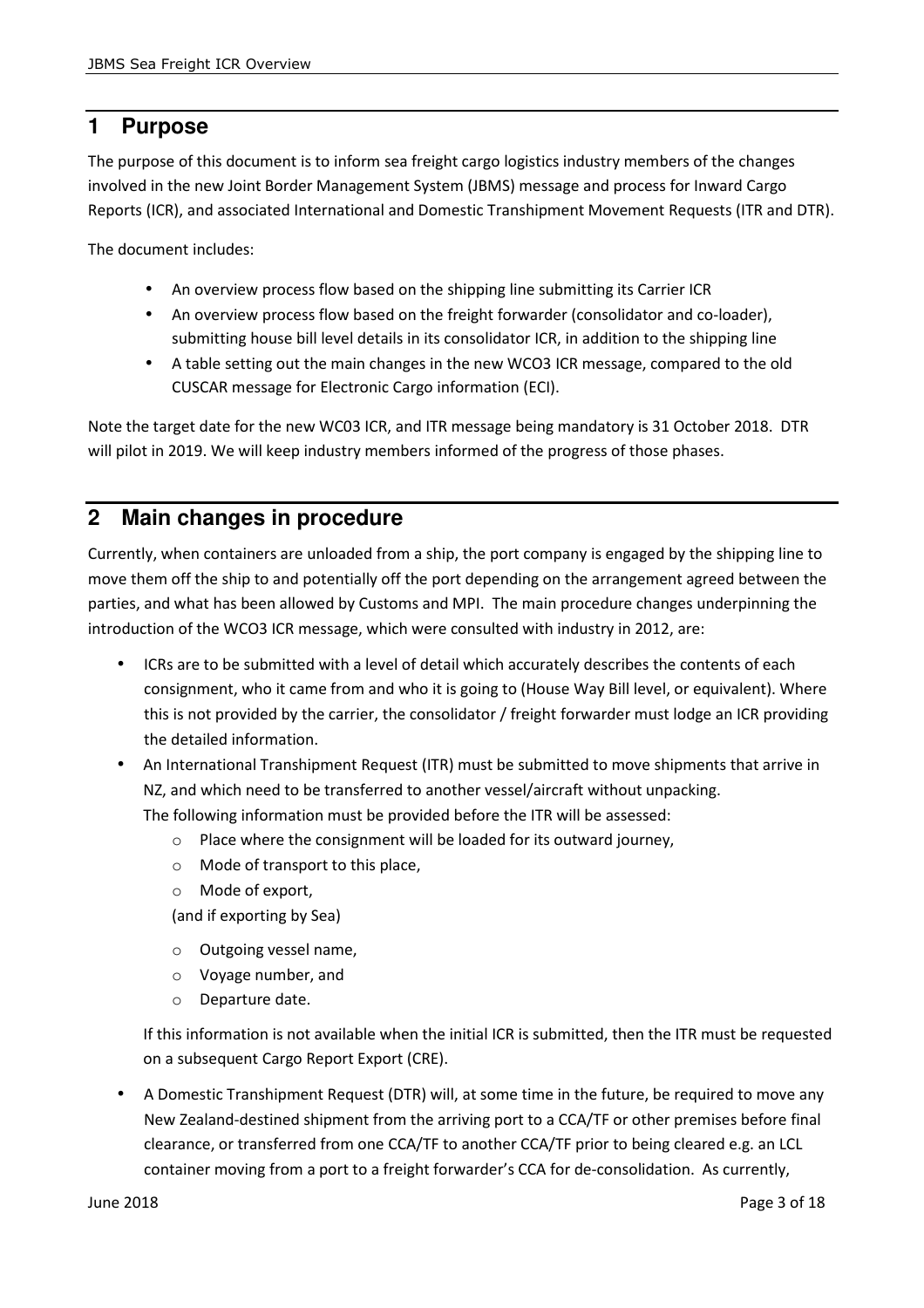release may be subject to conditions, such as on-wharf container wash or to a TF for treatment. The effective date for the DTR process has not yet been set and will require a robust pilot before being introduced.

- A DTR will not be required for empty containers. However, a TSW Transitional Facility (TFs) premises code must be specified in the delivery destination at the consignment level. You can have multiple consignments with different TFs.
- The DTR and ITR can be made within the Inward Cargo Report (ICR) if the ICR submitter (such as the shipping line) knows the details required, or can be made separately by any other party (such as another shipping line or the freight forwarder). Note that if a new bill of lading is cut for the export journey then the ITR cannot be requested in an ICR.
- Customs and MPI will assess the risk of the movement of containers and shipments, and as currently, will intervene or require further information only if it poses risk or is of interest.
- For information on fees that apply to ICRs refer to the Goods Clearance Fees factsheet.
- Freight remaining on board (FROB) should be included in an ICR where details are available, but it's not mandatory.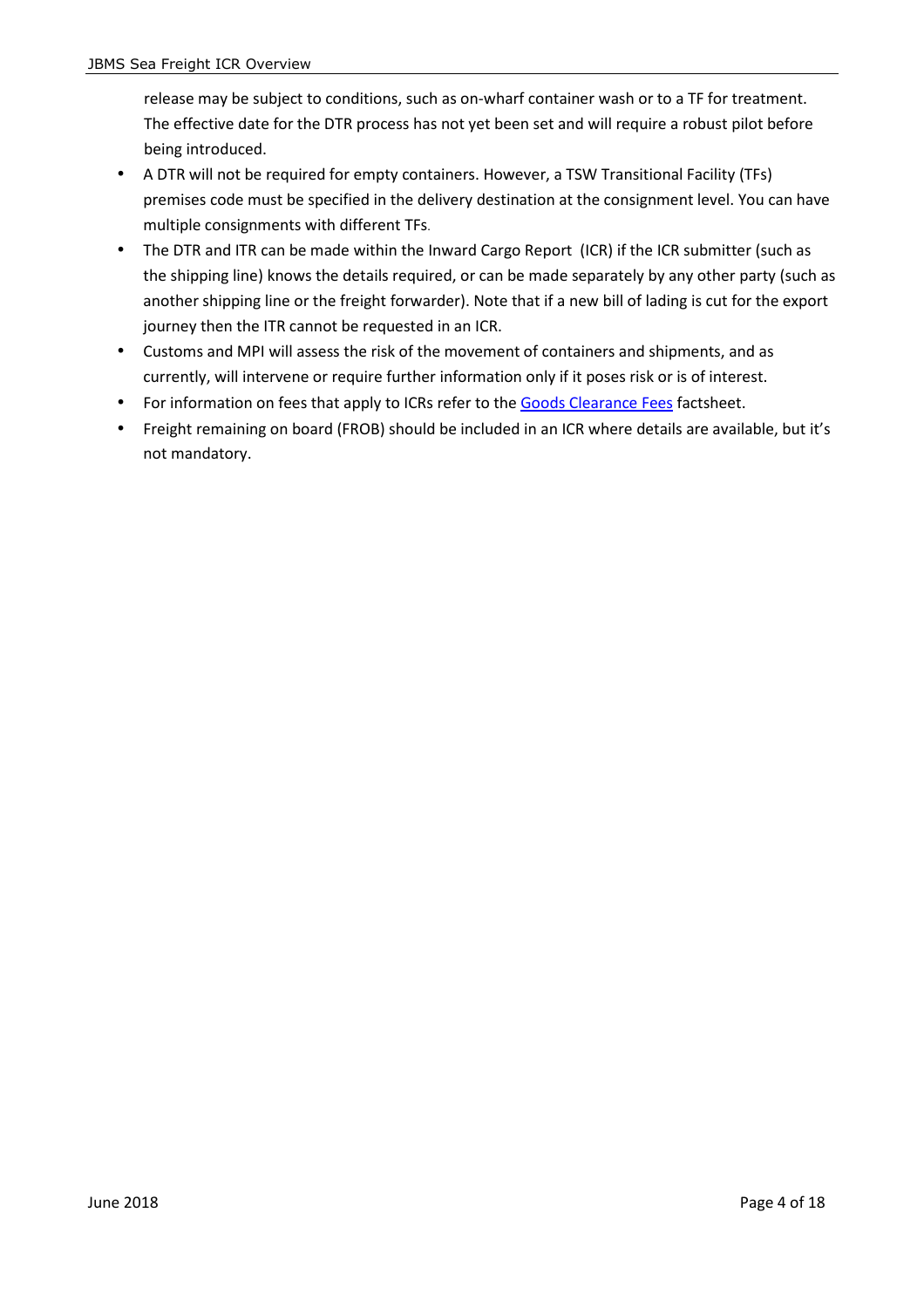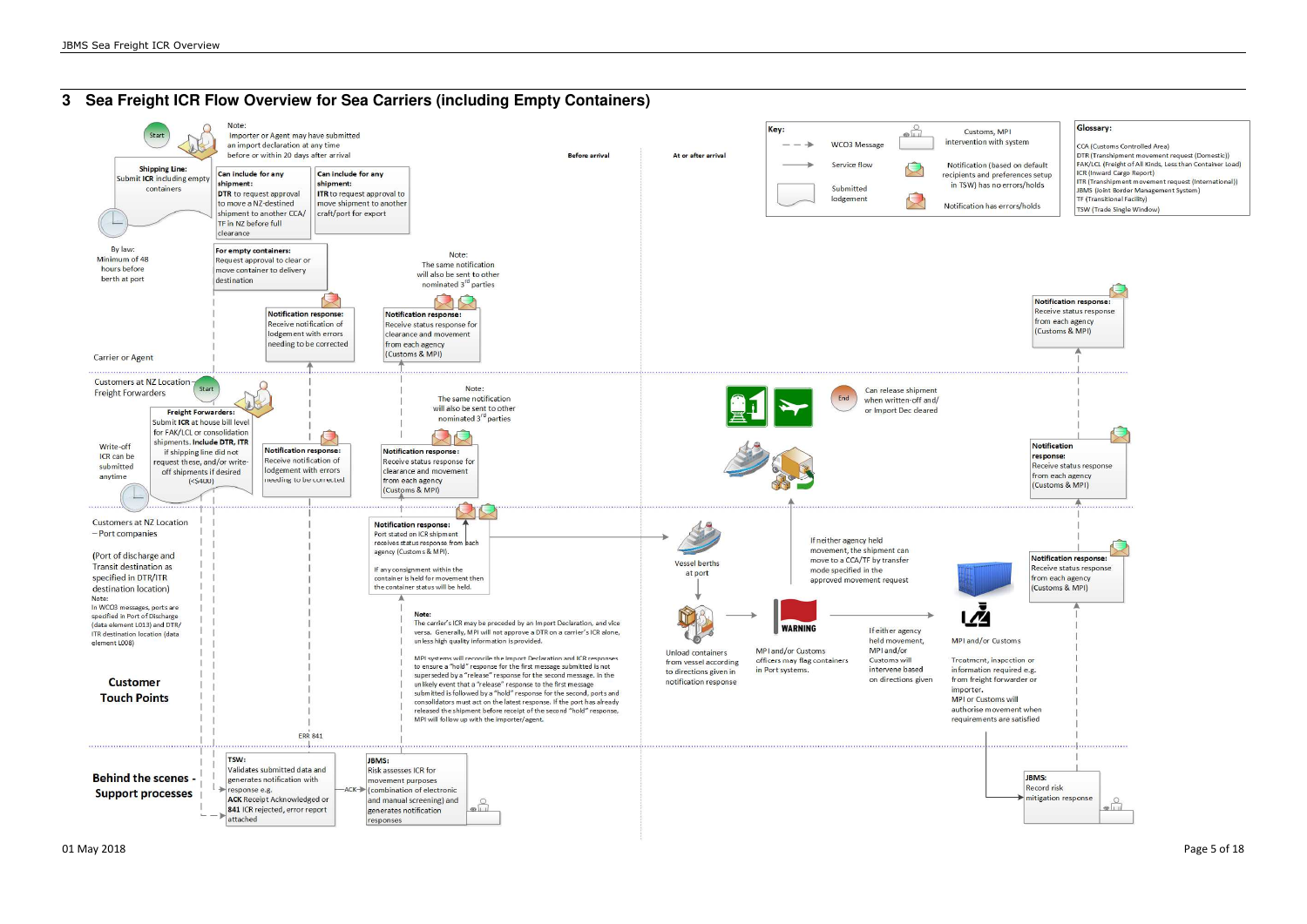

DTR (Transhipment movement request (Domestic)) FAK/LCL (Freight of All Kinds, Less than Container Load) ITR (Transhipment movement request (International))

### **4 Sea Freight ICR Flow Overview for Sea Consolidators**

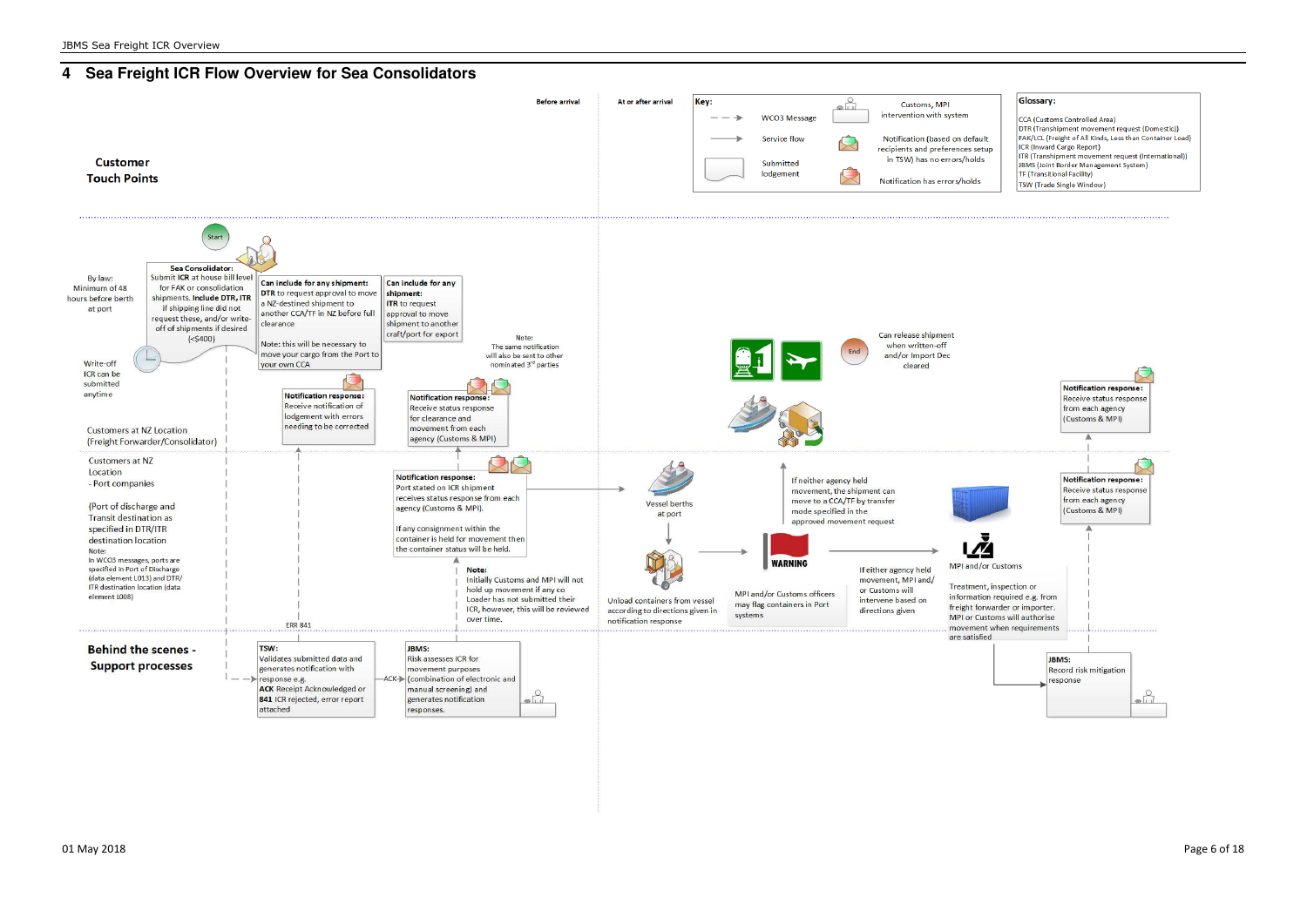# **5 Main information requirements of new WCO3 ICR message**

This section explains the main content of the new WCO3 message, including what is new compared to the CUSCAR (ECI) message currently submitted by shipping lines to report arriving containers and cargo on a sea craft, and by freight forwarders to get clearance of low-value shipments that are exempt from Import Entry requirements. It uses field information from the full WCO3 ICR MIGs published on Customs' website.

**Key** 

Existing field

NEW - New information not currently required in the existing CUSCAR (ECI) message

**Highlighted text** - Indicates fields which are needed for write-offs, Domestic Transhipment Requests and/or International Transhipment Requests.

### **Field descriptions**

| <b>Existing</b>              | <b>Field</b>       | <b>Existing field in the current</b>                               |
|------------------------------|--------------------|--------------------------------------------------------------------|
| <b>TSW Requirement (W03)</b> | <b>Mapping</b>     | The mapping of the field in the structure of the Inward Cargo      |
|                              |                    | Report message                                                     |
|                              | <b>Field</b>       | The name of the WCO3/TSW field                                     |
|                              | Mandatory /        | <b>Mandatory</b>                                                   |
|                              | Conditional /      | The field must be present for all sea freight Inward Cargo Reports |
|                              | Optional           |                                                                    |
|                              |                    | Conditional                                                        |
|                              |                    | The field must be present where certain criteria are meet in a sea |
|                              |                    | freight Inward Cargo Report                                        |
|                              |                    |                                                                    |
|                              |                    | <b>Optional</b>                                                    |
|                              |                    | The field should be supplied if the information is available       |
|                              | WCO ID             | The unique identifier for the WCO3 fields                          |
|                              | <b>Description</b> | Explanation of the field                                           |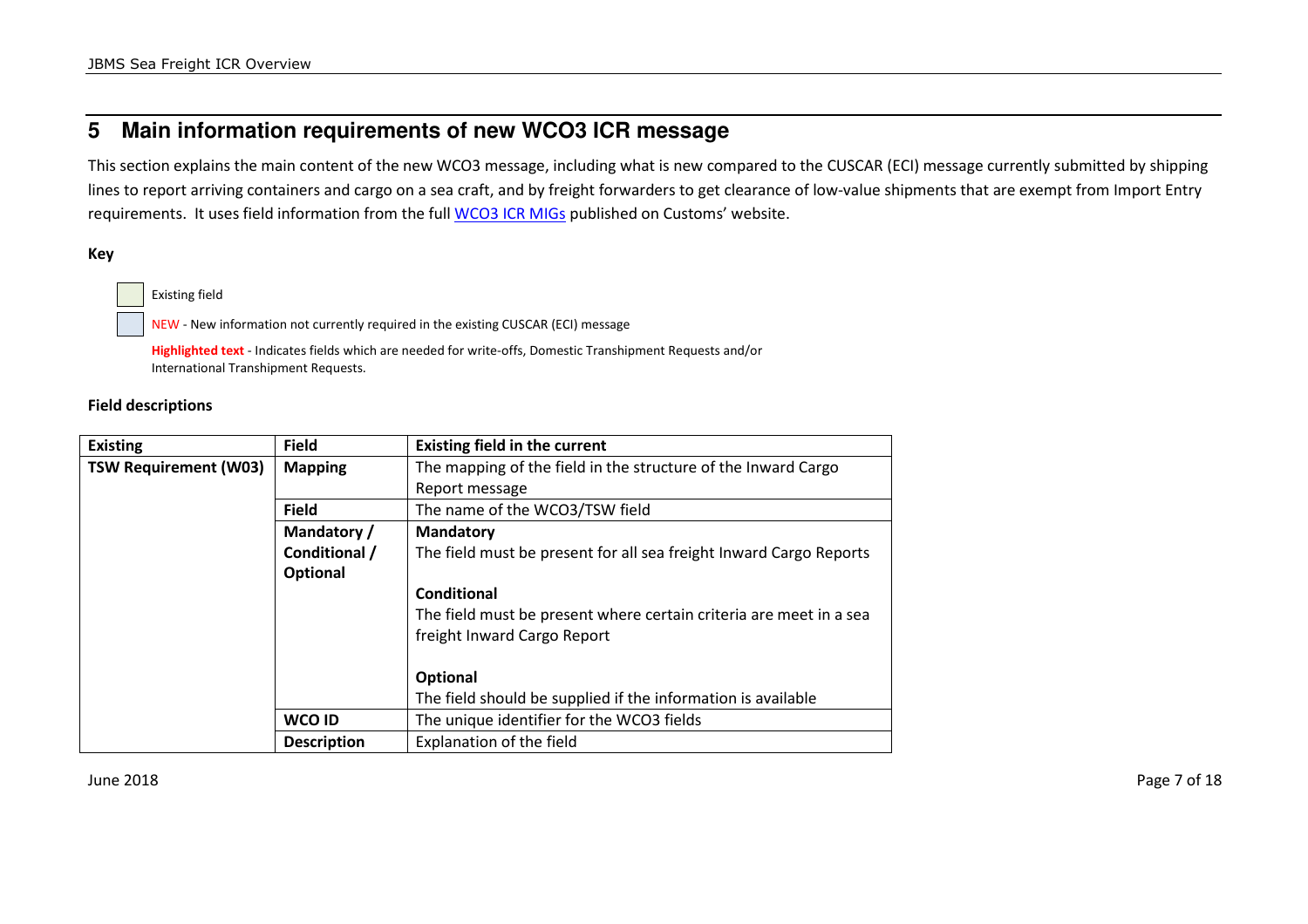### **Header level (declaration) details**

| <b>Existing Fields</b>         | TSW Requirement (WCO3)                         |                                                                                     |                   |                                   |                                          |                                                                                                                                                                                                                                                                                                                                                                                                                                                      |
|--------------------------------|------------------------------------------------|-------------------------------------------------------------------------------------|-------------------|-----------------------------------|------------------------------------------|------------------------------------------------------------------------------------------------------------------------------------------------------------------------------------------------------------------------------------------------------------------------------------------------------------------------------------------------------------------------------------------------------------------------------------------------------|
| <b>Field</b>                   | <b>Mapping (Declaration)</b>                   | <b>Field</b>                                                                        | WCO ID            | <b>ICR</b><br><b>MIGs</b><br>Page | Mandatory /<br>Conditional /<br>Optional | <b>Description</b>                                                                                                                                                                                                                                                                                                                                                                                                                                   |
| <b>NEW</b>                     | Declaration / Additional<br>Document           | Additional document type<br>Additional document number                              | D006<br>D005      | 6                                 | Conditional                              | Additional supporting documents relating to the<br>Inward Cargo Report can be supplied.                                                                                                                                                                                                                                                                                                                                                              |
| <b>NEW</b>                     | Declaration / Additional<br>Document           | Attachment type<br>Attachment                                                       | D031<br>D030      | 6                                 | Conditional                              |                                                                                                                                                                                                                                                                                                                                                                                                                                                      |
| <b>NEW</b>                     | Declaration / Additional<br>Information        | Additional statement type<br>Additional statement code<br>Additional statement text | 369<br>226<br>225 | 8                                 | Conditional                              | The additional statement fields can be used to supply<br>border agencies with more information relating to the<br>Inward Cargo Report, including:<br>CCR (Carrier Cargo Report) - to indicate where the<br>Inward Cargo Report is made by a Carrier.<br>MAC (MPI Account code) - to specify the party<br>$\bullet$<br>responsible for payment of MPI fees for all the<br>consignments on the Report instead of at an<br>individual consignment level |
| <b>NEW</b>                     | Declaration / Declarant                        | Declarant code<br>Declarant contact details<br>Declarant authentication             | R123<br>240/253   | 36                                | Conditional                              | Inward Cargo Reports used to request write-offs for<br>low value consignments must now include the<br>Declarant's details with the submission.                                                                                                                                                                                                                                                                                                       |
| <b>NEW</b>                     | Declaration / Border<br><b>Transport Means</b> | IMO/Lloyds number                                                                   | T006              | 9                                 | Optional                                 | Where known, this field can be used to supply the<br>International Maritime Organization (IMO) number of<br>the vessel.                                                                                                                                                                                                                                                                                                                              |
| <b>Trading Partner</b>         | Declaration / Submitter                        | Submitter code                                                                      | R059              | 5                                 | Mandatory                                | This section shows the existing fields currently<br>supplied at the header level and the field they map to                                                                                                                                                                                                                                                                                                                                           |
| <b>ECI Number</b>              | <b>Declaration</b>                             | TSW reference number                                                                | D014              | 38                                | Conditional                              | in the new Inward Cargo Report Message<br>Implementation Guidelines.                                                                                                                                                                                                                                                                                                                                                                                 |
| Carrier<br>Reference<br>Number | Declaration                                    | <b>Senders Reference Number</b>                                                     | D026              | 5                                 | Mandatory                                |                                                                                                                                                                                                                                                                                                                                                                                                                                                      |
| Transaction                    | <b>Declaration</b>                             | <b>Transaction Type</b>                                                             | 017               | 5                                 | Mandatory                                |                                                                                                                                                                                                                                                                                                                                                                                                                                                      |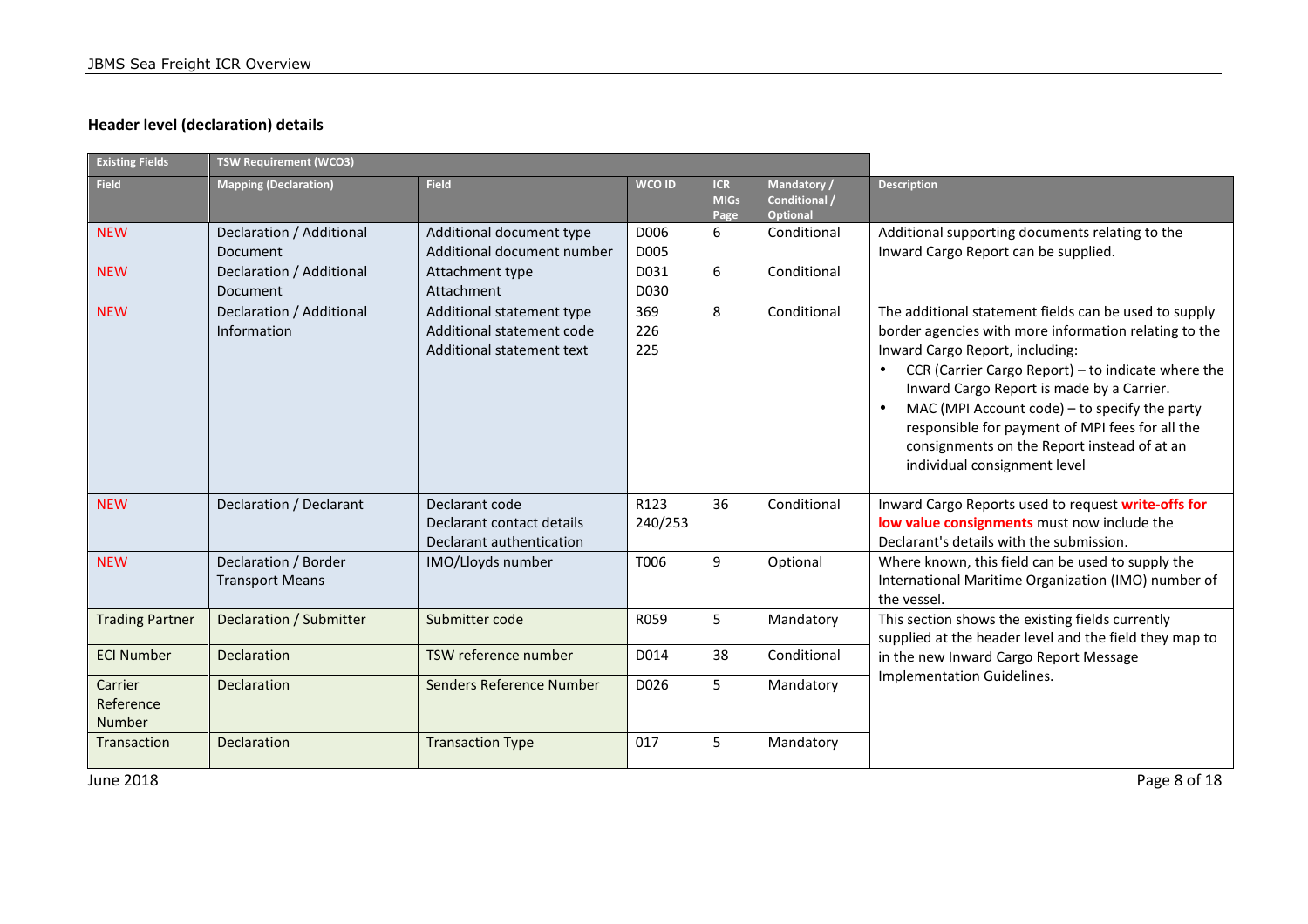| <b>Existing Fields</b>      | <b>TSW Requirement (WCO3)</b>                  |                                    |              |                                   |                                                 |                                         |
|-----------------------------|------------------------------------------------|------------------------------------|--------------|-----------------------------------|-------------------------------------------------|-----------------------------------------|
| <b>Field</b>                | <b>Mapping (Declaration)</b>                   | <b>Field</b>                       | WCO ID       | <b>ICR</b><br><b>MIGs</b><br>Page | Mandatory /<br>Conditional /<br><b>Optional</b> | <b>Description</b>                      |
| Type                        |                                                |                                    |              |                                   |                                                 |                                         |
| Carrier                     | Declaration / Carrier                          | <b>Carrier Code or Name</b>        | R012<br>R011 | 10                                | Conditional                                     | Either the code or the name is required |
| Consolidator                | Declaration / consignment /<br>deconsolidator  | <b>Consolidator Code or Name</b>   | R023<br>R022 | 33<br>32                          | Conditional                                     | Either the code or the name is required |
| Remarks                     | Declaration / Additional<br>Information        | <b>Free Text</b>                   | 105          |                                   | Conditional                                     |                                         |
| Voyage No.                  | Declaration / Border<br><b>Transport Means</b> | <b>Voyage Number</b>               | 149          | 10                                | Mandatory                                       |                                         |
| <b>Transport Mode</b>       | Declaration / Border<br><b>Transport Means</b> | <b>Transport Mode</b>              | T010         | 9                                 | Mandatory                                       |                                         |
| Craft Name or<br>Flight No. | Declaration / Border<br><b>Transport Means</b> | <b>Craft Name</b><br>flight number | T005         | 9                                 | Mandatory                                       |                                         |
| Port of Arrival             | Declaration / Border<br><b>Transport Means</b> | Port of Arrival                    | 085          | 10                                | Mandatory                                       |                                         |
| Date of Arrival             | Declaration / Border<br><b>Transport Means</b> | Date and time of arrival           | 172          | 10                                | Mandatory                                       |                                         |
| <b>ECI Type</b>             | <b>Declaration</b>                             | Message Type                       | D013         | 5                                 | Mandatory                                       |                                         |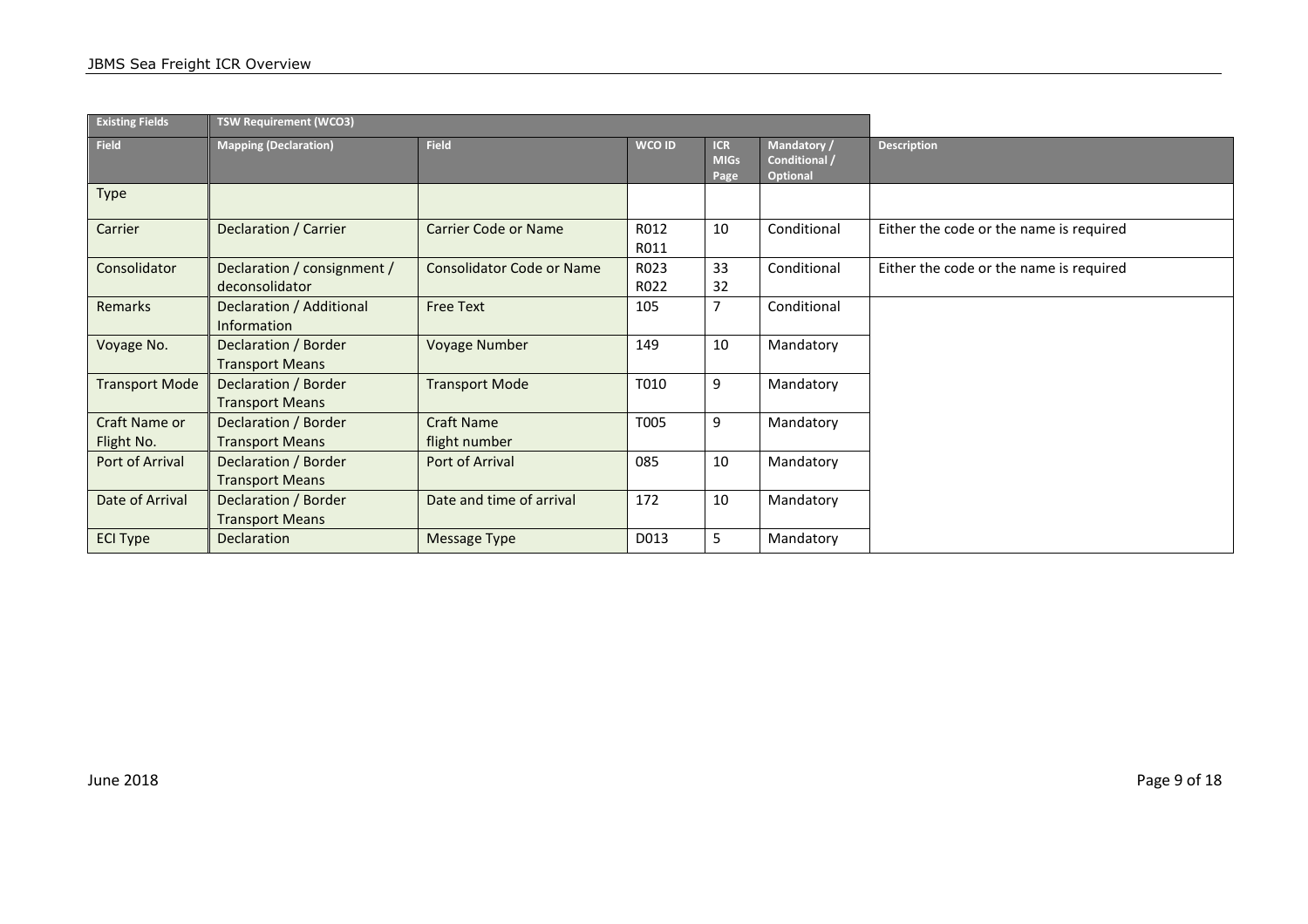### **Consignment Level**

| <b>Existing Fields</b> | <b>TSW Requirement</b>                        |                                                                                     |                   |                                   |                                                 |                                                                                                                                                                                                                                                                                                                                                                                                                                                                                                                                                                                                                                                                                                                                                                                                                                                                                                                                                                                                                                                                                               |
|------------------------|-----------------------------------------------|-------------------------------------------------------------------------------------|-------------------|-----------------------------------|-------------------------------------------------|-----------------------------------------------------------------------------------------------------------------------------------------------------------------------------------------------------------------------------------------------------------------------------------------------------------------------------------------------------------------------------------------------------------------------------------------------------------------------------------------------------------------------------------------------------------------------------------------------------------------------------------------------------------------------------------------------------------------------------------------------------------------------------------------------------------------------------------------------------------------------------------------------------------------------------------------------------------------------------------------------------------------------------------------------------------------------------------------------|
| <b>Field</b>           | <b>Mapping (Declaration /</b><br>Consignment) | <b>Field</b>                                                                        | <b>WCO ID</b>     | <b>ICR</b><br><b>MIGs</b><br>Page | Mandatory /<br>Conditional /<br><b>Optional</b> | <b>Description</b>                                                                                                                                                                                                                                                                                                                                                                                                                                                                                                                                                                                                                                                                                                                                                                                                                                                                                                                                                                                                                                                                            |
| <b>NEW</b>             | Consignment / Consignee /<br>Communications   | Consignee Phone / Fax / Email                                                       | 04A/25A           | 18                                | Optional                                        | The Consignee's phone, fax and email details can now<br>be included in the consignment where known.                                                                                                                                                                                                                                                                                                                                                                                                                                                                                                                                                                                                                                                                                                                                                                                                                                                                                                                                                                                           |
| <b>NEW</b>             | Consignment / Consignor /<br>Communications   | Consignor Phone / Fax / Email                                                       | 04A/25A           | 25                                | Optional                                        | The Consignor's phone, fax and email details can now<br>be included in the consignment where known.                                                                                                                                                                                                                                                                                                                                                                                                                                                                                                                                                                                                                                                                                                                                                                                                                                                                                                                                                                                           |
| <b>NEW</b>             | Consignment / Additional<br>Information       | Additional statement type<br>Additional statement code<br>Additional statement text | 369<br>226<br>225 | 16<br>15<br>13                    | Conditional                                     | The additional statement fields can be used to supply<br>border agencies with supporting information relating<br>to a consignment, including:<br>CON (Consolidated) - Indicating the consignment<br>is a consolidation where house bill equivalent<br>data is unavailable to the Carrier.<br>WOF (Write-Off Request) - Submitting a request<br>for low value consignments.<br>DTR (Domestic Transhipment Request) -<br>Submitting a request for movement from the Port<br>to the freight forwarder's premises pending<br>clearance.<br>ITR (International Transhipment Request) -<br>$\bullet$<br>Submitting a request for movement from the Port<br>to another Port (or the freight forwarder's)<br>premises, or reloading on a different vessel at<br>same Port, pending re-export.<br>MTT (Mode of Transport for Transfer) -<br>Submitting details of the outward voyage.<br>RPK (Repack) - Declaring where a consignment is<br>$\bullet$<br>to be repacked into sub-consignments, that<br>require different clearance processes e.g. part<br>destined for NZ, part destined for overseas. |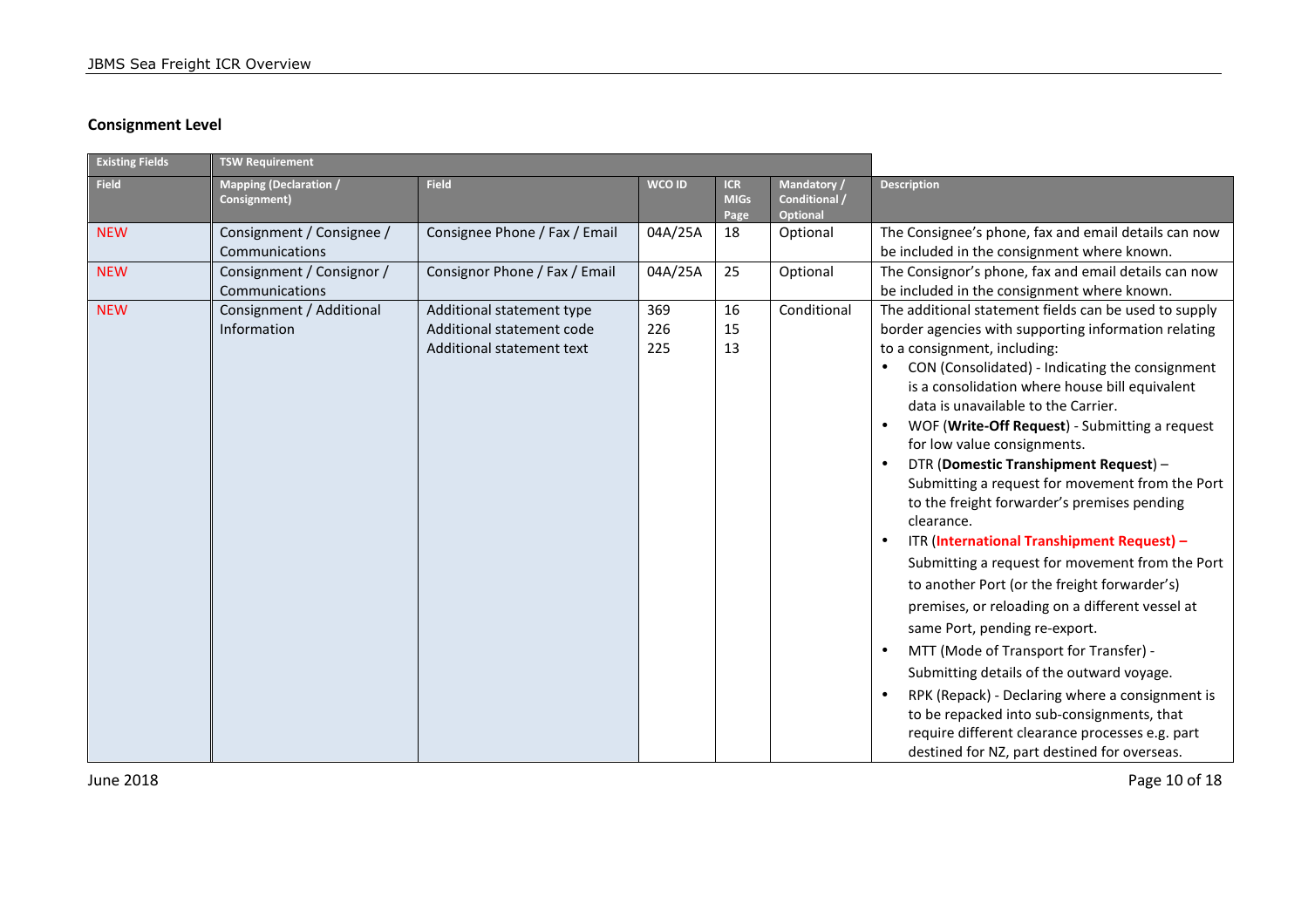| <b>Existing Fields</b> | <b>TSW Requirement</b>                        |                   |        |                                   |                                                 |                                                                                                                                                                                                                                                                                                                                                                                                                                                                                                                                                                                                                                                                                                                                                                                                                          |
|------------------------|-----------------------------------------------|-------------------|--------|-----------------------------------|-------------------------------------------------|--------------------------------------------------------------------------------------------------------------------------------------------------------------------------------------------------------------------------------------------------------------------------------------------------------------------------------------------------------------------------------------------------------------------------------------------------------------------------------------------------------------------------------------------------------------------------------------------------------------------------------------------------------------------------------------------------------------------------------------------------------------------------------------------------------------------------|
| <b>Field</b>           | <b>Mapping (Declaration /</b><br>Consignment) | <b>Field</b>      | WCO ID | <b>ICR</b><br><b>MIGs</b><br>Page | Mandatory /<br>Conditional /<br><b>Optional</b> | <b>Description</b>                                                                                                                                                                                                                                                                                                                                                                                                                                                                                                                                                                                                                                                                                                                                                                                                       |
|                        |                                               |                   |        |                                   |                                                 | HAN (Handling Instructions) - Any special<br>handling instructions.<br>MAC (MPI Account Code) - Specifying the party<br>responsible for payment of MPI fees for the<br>consignment.<br>MCD (MPI Container Declaration) - Submitting<br>$\bullet$<br>the MPI Container Declaration details for each<br>container being used to transport goods.<br>MAS (MPI Approved System number) - Indicating<br>$\bullet$<br>the container has been processed in accordance<br>with a MPI Approved System.                                                                                                                                                                                                                                                                                                                            |
| <b>NEW</b>             | Consignment / Goods<br>Location               | Location of goods | L017   | 28                                | Conditional                                     | This is the premises where the consignment will be<br>held awaiting clearance.<br>If this is the port of discharge, then provide the<br>port code (In TSW Online, if this field is left blank,<br>the port of discharge will be submitted as the<br>Location of Goods code).<br>If the location of your goods is different from the<br>$\bullet$<br>port of discharge, a TSW premises code must be<br>shown in this field. This refers to the freight<br>forwarder's store or other premises approved by<br>both Customs and MPI to hold imported<br>shipments awaiting clearance. The premises must<br>be both a Customs Controlled Area (CCA) and an<br>MPI Transitional Facility (TF) but you can use<br>either premises code in the Location of Goods<br>field.<br>The premises specified here will be notified once |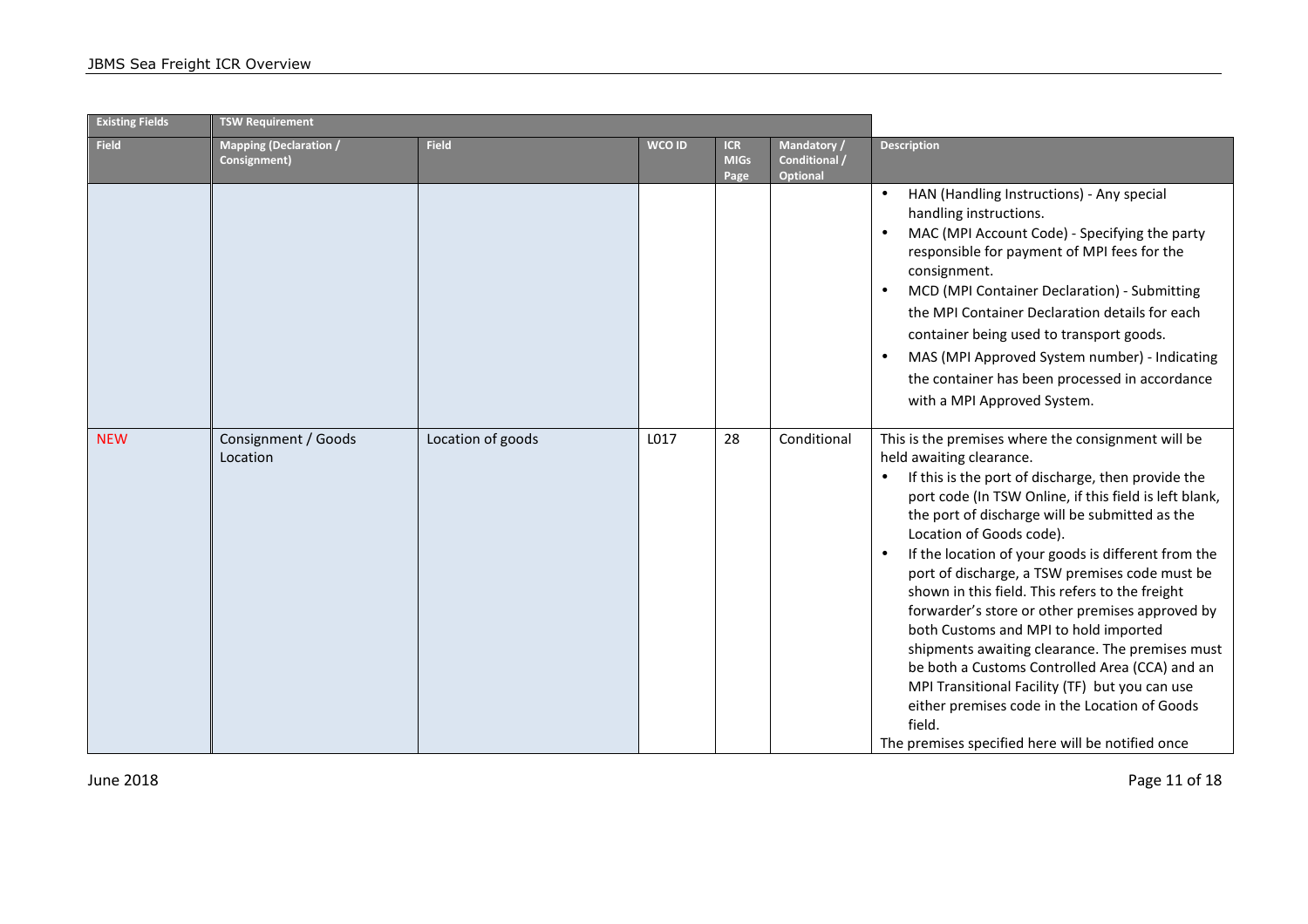| <b>Existing Fields</b> | <b>TSW Requirement</b>                        |                                                                                                   |                     |                                   |                                                 |                                                                                                                                                                                                                                                                                                                                                                                                                                                                                                                                                                                                                                         |
|------------------------|-----------------------------------------------|---------------------------------------------------------------------------------------------------|---------------------|-----------------------------------|-------------------------------------------------|-----------------------------------------------------------------------------------------------------------------------------------------------------------------------------------------------------------------------------------------------------------------------------------------------------------------------------------------------------------------------------------------------------------------------------------------------------------------------------------------------------------------------------------------------------------------------------------------------------------------------------------------|
| <b>Field</b>           | <b>Mapping (Declaration /</b><br>Consignment) | <b>Field</b>                                                                                      | <b>WCO ID</b>       | <b>ICR</b><br><b>MIGs</b><br>Page | Mandatory /<br>Conditional /<br><b>Optional</b> | <b>Description</b>                                                                                                                                                                                                                                                                                                                                                                                                                                                                                                                                                                                                                      |
|                        |                                               |                                                                                                   |                     |                                   |                                                 | clearance has been approved.                                                                                                                                                                                                                                                                                                                                                                                                                                                                                                                                                                                                            |
| <b>NEW</b>             | Consignment / Notify Party                    | Delivery notification code<br>Delivery notification name<br>Delivery notification email           | R046<br>R045<br>25A | 29<br>28<br>30                    | Conditional                                     | Clearance notifications for a consignment can be<br>emailed to third parties specified here.                                                                                                                                                                                                                                                                                                                                                                                                                                                                                                                                            |
| <b>NEW</b>             | Consignment / Transit<br>Destination          | Domestic Transhipment<br>location/International<br>Transhipment location (DTR/ITR<br>destination) | L008                | 31                                | Conditional                                     | Where a Domestic or International Transhipment<br>Request (DTR/ITR) has been submitted for the<br>shipment the destination location must also be<br>supplied.<br>For a Domestic Transhipment this is the location the<br>shipment will be moved to before getting clearance,<br>this location must be both a MPI Transitional Facility<br>and a Customs Controlled Area.<br>For an International Transhipment this location is the<br>Customs and MPI approved premises the shipment<br>will be held prior to being exported.<br>This location is expressed as a code which has been<br>issued by Customs for the destination premises. |
| <b>NEW</b>             | Consignment / Additional<br><b>Document</b>   | Attachment type<br>Attachment                                                                     | D031<br>D030        | 12                                | Optional                                        | Additional supporting documents relating to an<br>individual consignment.                                                                                                                                                                                                                                                                                                                                                                                                                                                                                                                                                               |
| <b>NEW</b>             | Consignment / Unloading<br>Location           | Date & Time of arrival at place<br>of discharge                                                   | 173                 | 36                                | Mandatory                                       | Where an Inward Cargo Report is lodged before the<br>arrival, an estimated date and time of arrival needs to<br>be supplied.<br>Where the Inward Cargo Reports is lodged after the<br>arrival, the actual date and time of arrival needs to be<br>supplied.                                                                                                                                                                                                                                                                                                                                                                             |
| <b>NEW</b>             | Consignment                                   | Consignment value (NZD)                                                                           | 110                 | 11                                | Conditional                                     | The value of a consignment is needed whenever a<br>write-off for a low value consignment has been                                                                                                                                                                                                                                                                                                                                                                                                                                                                                                                                       |

June 2018 Page 12 of 18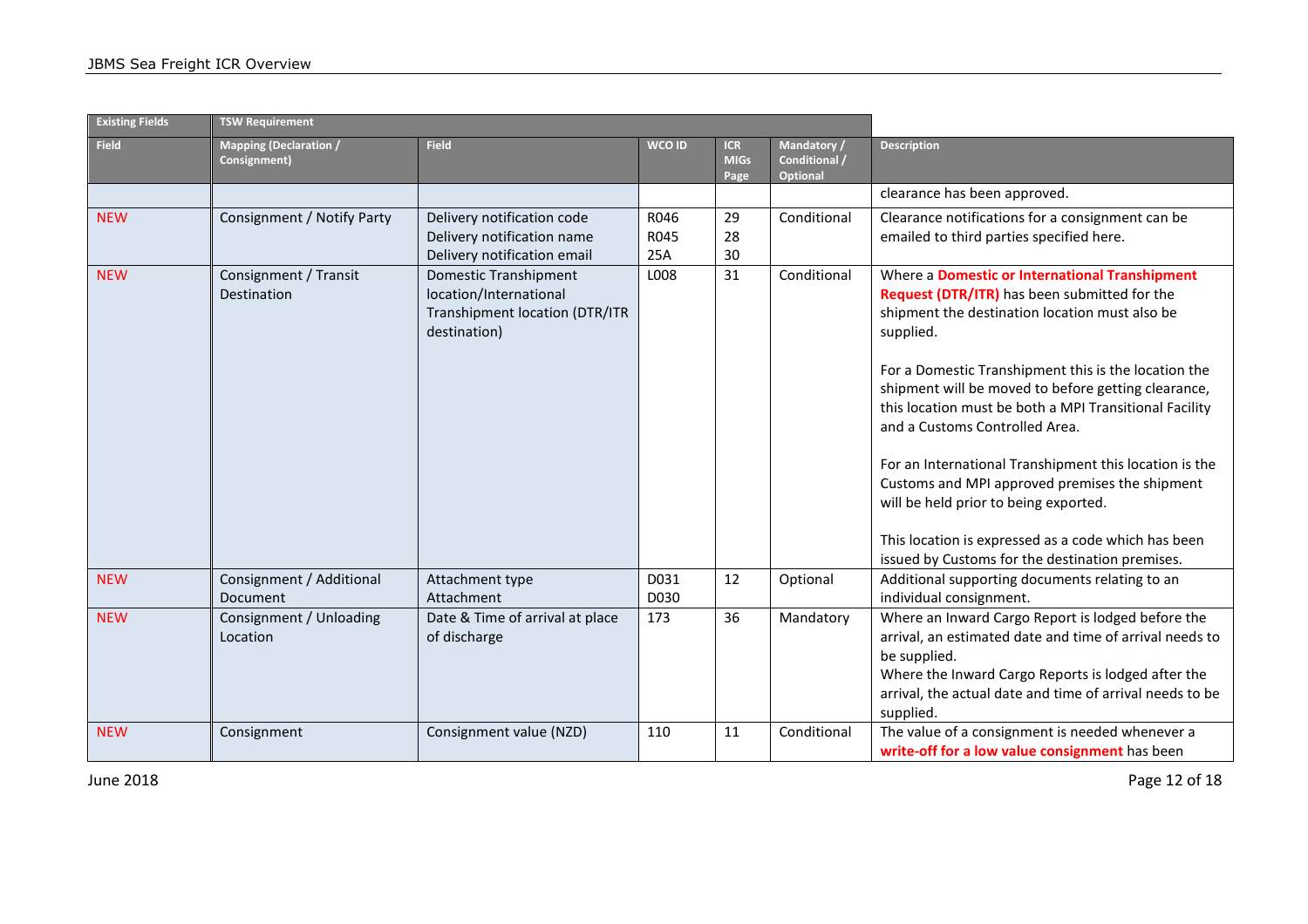| <b>Existing Fields</b>       | <b>TSW Requirement</b>                                         |                                    |              |                                   |                                                 |                                                                                                                                                                                                                                                                                                                                                                                         |
|------------------------------|----------------------------------------------------------------|------------------------------------|--------------|-----------------------------------|-------------------------------------------------|-----------------------------------------------------------------------------------------------------------------------------------------------------------------------------------------------------------------------------------------------------------------------------------------------------------------------------------------------------------------------------------------|
| <b>Field</b>                 | <b>Mapping (Declaration /</b><br>Consignment)                  | <b>Field</b>                       | WCO ID       | <b>ICR</b><br><b>MIGs</b><br>Page | Mandatory /<br>Conditional /<br><b>Optional</b> | <b>Description</b>                                                                                                                                                                                                                                                                                                                                                                      |
|                              |                                                                |                                    |              |                                   |                                                 | requested.                                                                                                                                                                                                                                                                                                                                                                              |
| <b>NEW</b>                   | Consignment / Associated<br><b>Transport Contract Document</b> | Master Bill number                 | D008<br>D009 | 17                                | Conditional                                     | When the consignment is being reported at House<br>Way Bill level (or equivalent), the Master Bill number<br>must be supplied with the consignment in this field.<br>Where Master Bill contains the lowest level of detail<br>information, then do not put the bill number in this<br>field. Instead, use the Bill Number field with Bill Type<br>set to (new) type "MB" (Master Bill). |
| <b>NEW</b>                   | Consignment / Freight                                          | Freight payment method             | 098          | 27                                | Optional                                        | Where known the freight payment method for the<br>consignment should be supplied.                                                                                                                                                                                                                                                                                                       |
| Consignment<br>Number        | Consignment                                                    | Consignment number                 | 006          | 11                                | Mandatory                                       | This section shows the existing fields currently<br>supplied at the consignment level and the field they                                                                                                                                                                                                                                                                                |
| <b>Bill Type</b>             | Consignment / Transport<br><b>Contract Document</b>            | <b>Bill type</b>                   | D024         | 32                                | Mandatory                                       | map to in the new Inward Cargo Report Message<br>Implementation Guidelines.                                                                                                                                                                                                                                                                                                             |
| <b>Bill Number</b>           | <b>Consignment / Transport</b><br><b>Contract Document</b>     | <b>Bill number</b>                 | D023         | 32                                | Mandatory                                       |                                                                                                                                                                                                                                                                                                                                                                                         |
| Port of Loading              | Consignment / Loading<br>Location                              | Port of loading code               | L010         | 28                                | Mandatory                                       |                                                                                                                                                                                                                                                                                                                                                                                         |
| Port of<br><b>Discharge</b>  | Consignment / Unloading<br>Location                            | Place of discharge                 | L013         | 35                                | Mandatory                                       |                                                                                                                                                                                                                                                                                                                                                                                         |
| Place of (Final)<br>Delivery | Consignment / Delivery<br><b>Destination</b>                   | Deliver to Party name &<br>address | R027         | 26                                | Conditional                                     |                                                                                                                                                                                                                                                                                                                                                                                         |
| Place of Delivery<br>to TF   | Consignment / Delivery<br><b>Destination</b>                   | Delivery to Party coded            | R028         | 26                                | Conditional                                     |                                                                                                                                                                                                                                                                                                                                                                                         |
| <b>Consignor Name</b>        | Consignment / Consignor                                        | <b>Consignor Name</b>              | R020         | 25                                | Mandatory                                       |                                                                                                                                                                                                                                                                                                                                                                                         |
| Consignor<br>Address         | Consignment / Consignor /<br><b>Address</b>                    | <b>Consignor Address</b>           | 04A          | 25                                | Conditional                                     |                                                                                                                                                                                                                                                                                                                                                                                         |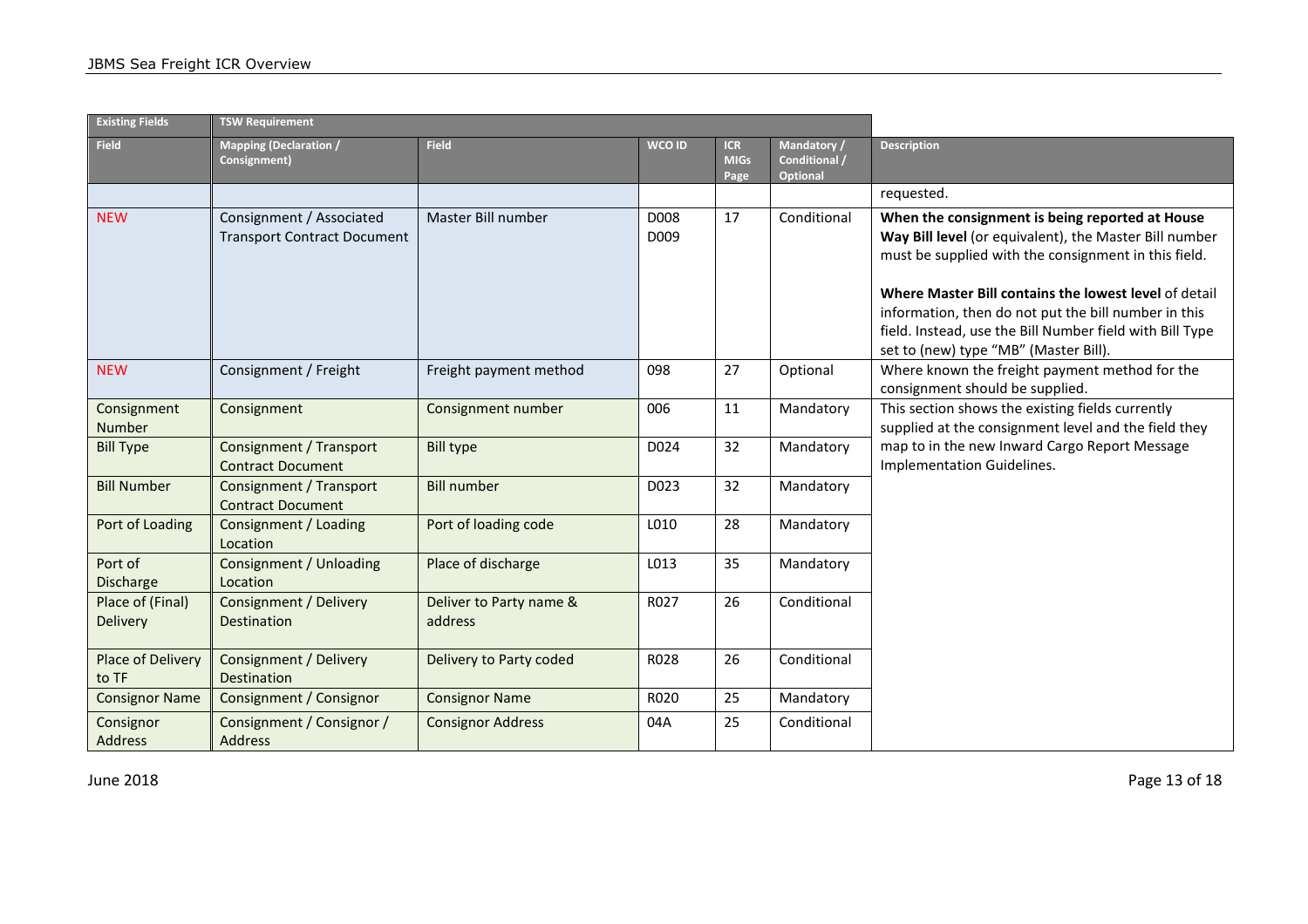| <b>Existing Fields</b>            | <b>TSW Requirement</b>                                       |                                |              |                                   |                                                 |                                                                                                                                                                                                                                                                                                               |
|-----------------------------------|--------------------------------------------------------------|--------------------------------|--------------|-----------------------------------|-------------------------------------------------|---------------------------------------------------------------------------------------------------------------------------------------------------------------------------------------------------------------------------------------------------------------------------------------------------------------|
| <b>Field</b>                      | <b>Mapping (Declaration /</b><br>Consignment)                | <b>Field</b>                   | WCO ID       | <b>ICR</b><br><b>MIGs</b><br>Page | Mandatory /<br>Conditional /<br><b>Optional</b> | <b>Description</b>                                                                                                                                                                                                                                                                                            |
| <b>Contact Party</b><br>Name      | <b>Consignment / Notify Party</b>                            | Notify Party Name              | R045         | 28                                | Conditional                                     |                                                                                                                                                                                                                                                                                                               |
| <b>Contact Party</b><br>Address   | Consignment / Notify Party /<br><b>Address</b>               | <b>Notify Party Address</b>    | 04A          | 29                                | Conditional                                     |                                                                                                                                                                                                                                                                                                               |
| Place of<br>Transhipment          | Consignment / Transhipment<br>Location                       | Transhipment place code        | L015         | 31                                | Conditional                                     | Captures the ports the consignment has transhipped<br>through on the journey to NZ.                                                                                                                                                                                                                           |
| Consignee                         | Consignment / Consignee                                      | Consignee                      | R015<br>R014 | 18<br>17                          | Mandatory                                       | Either the Consignee Code or the Consignee Name<br>and Address is required to be supplied with the<br>consignment details.<br>If only the Consignee's name is given, the Consignee's<br>address must also be provided. Otherwise the address<br>is not required if the Consignee's code has been<br>provided. |
| <b>Container Pack</b><br>Location | Declaration / Consignment /<br><b>Stuffing Establishment</b> | <b>Container Pack location</b> | R024         | 30                                | Optional                                        |                                                                                                                                                                                                                                                                                                               |
| Place of Origin                   | Consignment / Goods<br><b>Consigned Place</b>                | Shipment Port of origin code   | L024         | 27                                | Mandatory                                       | The port from where the goods were initially<br>despatched.                                                                                                                                                                                                                                                   |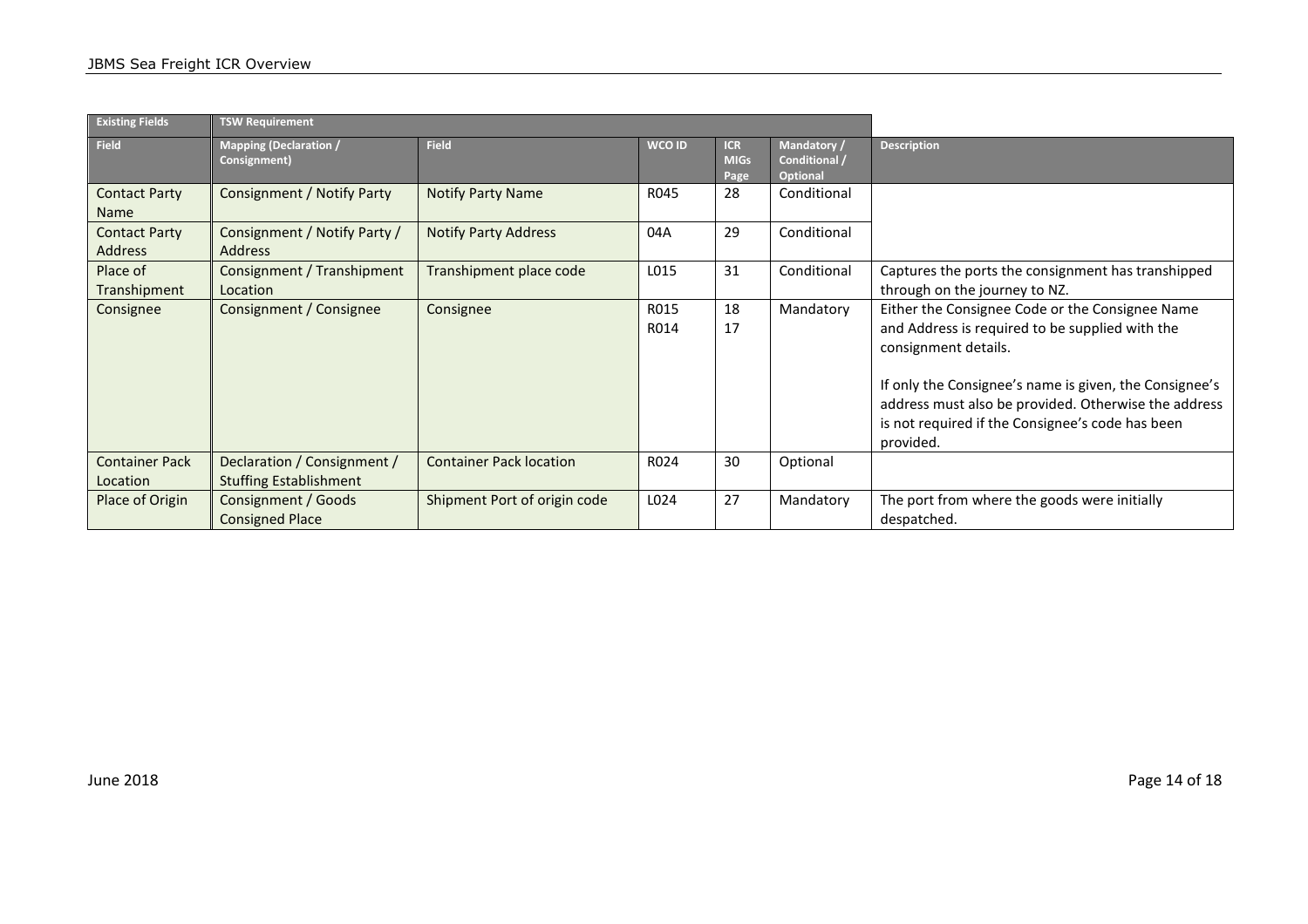### **Container Detail**

The container detail must be supplied for all goods transported in a container and must also be supplied for any empty containers.

| <b>Existing Fields</b>      | <b>TSW Requirement</b>                                                        |                            |        |                                   |                                                 |                                                                                                                                                                                          |
|-----------------------------|-------------------------------------------------------------------------------|----------------------------|--------|-----------------------------------|-------------------------------------------------|------------------------------------------------------------------------------------------------------------------------------------------------------------------------------------------|
| <b>Field</b>                | <b>Mapping (Declaration /</b><br><b>Consignment / Transport</b><br>Equipment) | <b>Field</b>               | WCO ID | <b>ICR</b><br><b>MIGs</b><br>Page | Mandatory /<br>Conditional /<br><b>Optional</b> | <b>Description</b>                                                                                                                                                                       |
| <b>NEW</b>                  | <b>Transport Equipment</b>                                                    | <b>Stow Position</b>       | L041   | 35                                | Optional                                        | Stow position of the container on the vessel.                                                                                                                                            |
| Container<br><b>Number</b>  | <b>Transport Equipment</b>                                                    | Container number           | 159    | 34                                | Mandatory                                       | This section shows the existing fields currently<br>supplied for container information and the field they<br>map to in the new Inward Cargo Report Message<br>Implementation Guidelines. |
| <b>Container Status</b>     | <b>Transport Equipment</b>                                                    | <b>Container status</b>    | 154    | 33                                | Mandatory                                       |                                                                                                                                                                                          |
| Container<br>Size/Type Code | <b>Transport Equipment</b>                                                    | Container size / type code | 152    | 33                                | Mandatory                                       |                                                                                                                                                                                          |
| Attached<br>Equipment Ind.  | <b>Transport Equipment</b>                                                    | Attached Equipment code    | 387    | 34                                | Conditional                                     | Instead of an indicator, codes now need to be<br>supplied for equipment that is attached to the<br>container.                                                                            |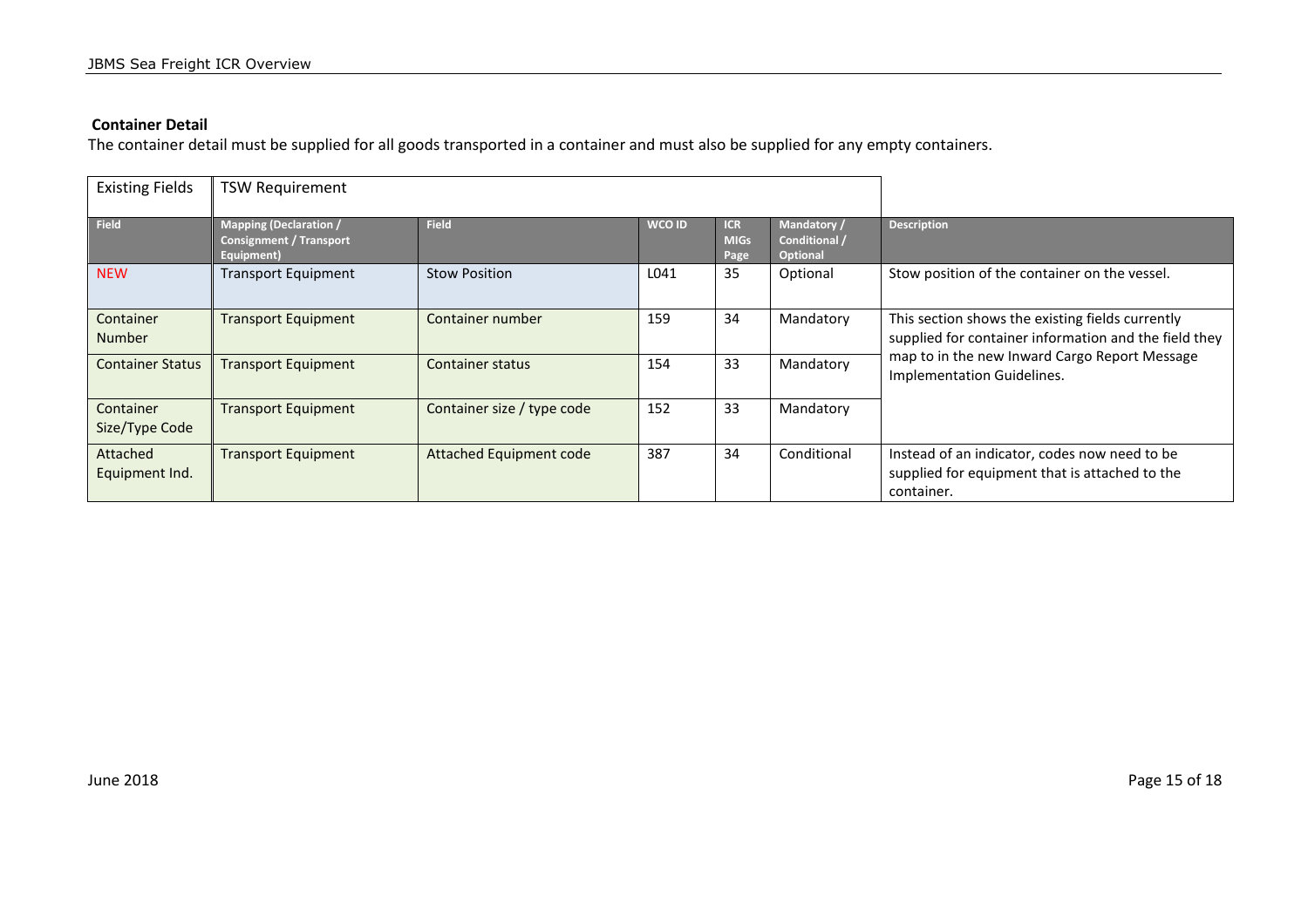### **Consignment Item Detail**

| Existing<br><b>Fields</b> | <b>TSW Requirement</b>                                                  |                                                                   |                   |                                   |                                          |                                                                                                                                                                                                                                                                                                                                    |
|---------------------------|-------------------------------------------------------------------------|-------------------------------------------------------------------|-------------------|-----------------------------------|------------------------------------------|------------------------------------------------------------------------------------------------------------------------------------------------------------------------------------------------------------------------------------------------------------------------------------------------------------------------------------|
| <b>Field</b>              | <b>Mapping (Declaration / Consignment /</b><br><b>Consignment Item)</b> | <b>Field</b>                                                      | <b>WCO ID</b>     | <b>ICR</b><br><b>MIGs</b><br>Page | Mandatory /<br>Conditional /<br>Optional | <b>Description</b>                                                                                                                                                                                                                                                                                                                 |
| <b>NEW</b>                | Consignment Item / Commodity                                            | Identity type<br>Identity number                                  | 347<br>257        | 21                                | Conditional                              | Must be provided where any of the following goods<br>are present Motor Vehicles, Animals and Used<br>Machinery                                                                                                                                                                                                                     |
| <b>NEW</b>                | Consignment Item / Commodity<br>Classification                          | Classification type<br>Classification number                      | 337<br>145        | 22<br>21                          | Conditional                              | SSO (Hazardous Goods) - Supply information on<br>$\bullet$<br>any hazardous goods. This replaces the<br>Dangerous Goods Code<br>HS (Tariff Item) - The tariff information provided<br>$\bullet$<br>here will aid border agencies in their risk<br>assessment and may speed up processing by<br>reducing the need for intervention. |
| <b>NEW</b>                | Consignment Item / Commodity<br>Temperature                             | Minimum temperature<br>Maximum temperature Storage<br>temperature | 403<br>404<br>321 | 23                                | Conditional                              | Any special temperature considerations for the<br>goods can be supplied with the consignment item.                                                                                                                                                                                                                                 |
| <b>NEW</b>                | Consignment Item / UCR                                                  | Unique consignment reference<br>number                            | 016               | 25                                | Optional                                 | This field is for future use.                                                                                                                                                                                                                                                                                                      |
| <b>NEW</b>                | Consignment Item / Origin                                               | Origin of goods                                                   | 063               | 23                                | Conditional                              | Wherever a low value write-off has been requested<br>for a consignment, the origin of all goods in the<br>consignment must be supplied.<br>This field has been moved from Consignment level<br>Note: Each origin should be itemised as a separate<br>item. There can only be one origin per consignment<br>item.                   |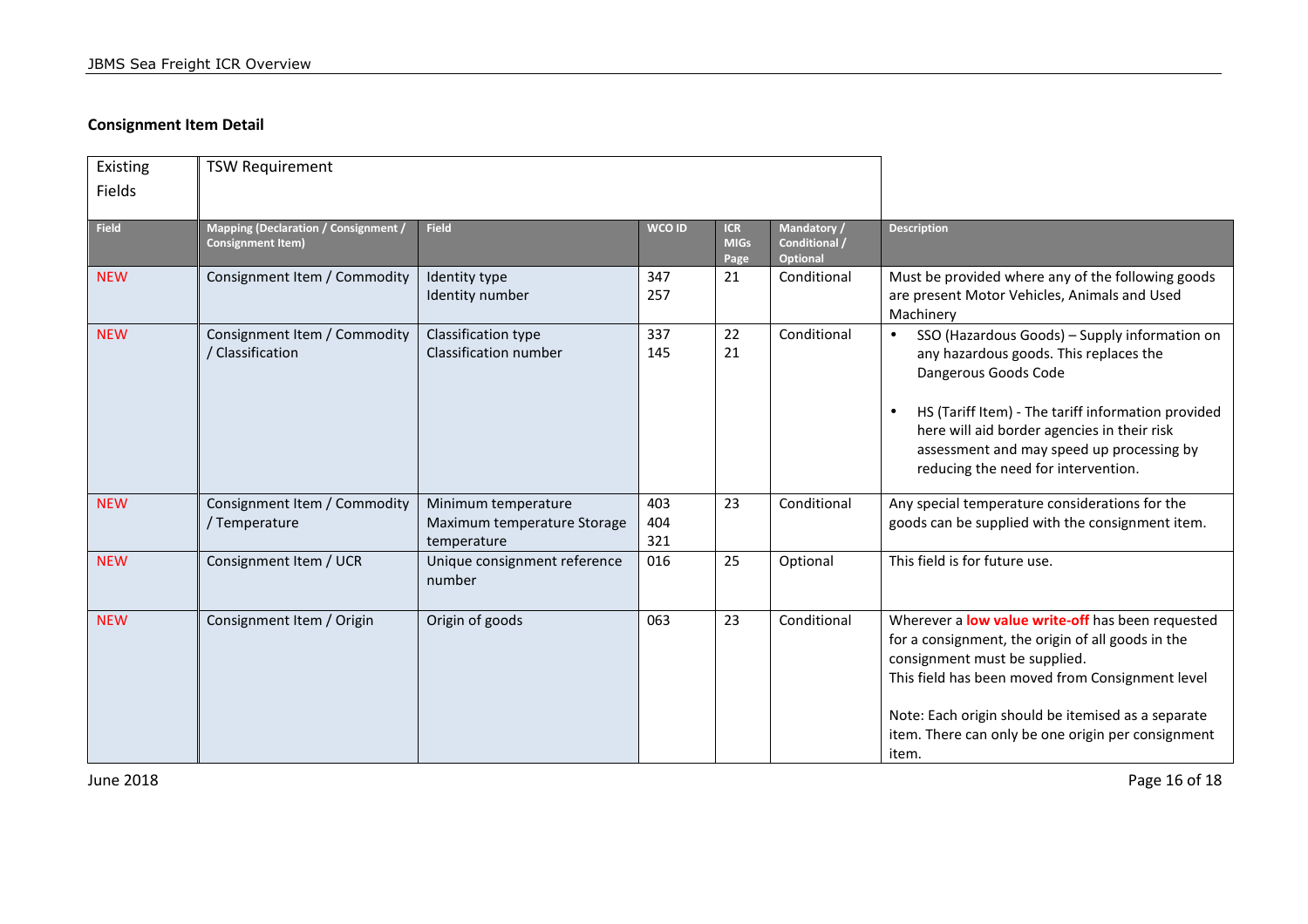| Existing<br>Fields               | <b>TSW Requirement</b>                                                  |                                                                                     |                   |                                   |                                                 |                                                                                                                                                                                                                                                                                                                                                                                                                                                                                                                                                                                                                                                                                                                                                                    |
|----------------------------------|-------------------------------------------------------------------------|-------------------------------------------------------------------------------------|-------------------|-----------------------------------|-------------------------------------------------|--------------------------------------------------------------------------------------------------------------------------------------------------------------------------------------------------------------------------------------------------------------------------------------------------------------------------------------------------------------------------------------------------------------------------------------------------------------------------------------------------------------------------------------------------------------------------------------------------------------------------------------------------------------------------------------------------------------------------------------------------------------------|
| <b>Field</b>                     | <b>Mapping (Declaration / Consignment /</b><br><b>Consignment Item)</b> | <b>Field</b>                                                                        | WCO ID            | <b>ICR</b><br><b>MIGs</b><br>Page | Mandatory /<br>Conditional /<br><b>Optional</b> | <b>Description</b>                                                                                                                                                                                                                                                                                                                                                                                                                                                                                                                                                                                                                                                                                                                                                 |
| <b>NEW</b>                       | Consignment Item / Additional<br>Information                            | Additional statement type<br>Additional statement code<br>Additional statement text | 369<br>226<br>225 | 20<br>19<br>20                    | Conditional                                     | These additional statement fields can be used to<br>supply border agencies with supporting information<br>relating to a consignment item, including:<br>MAS (MPI Approved System number) - to supply<br>a MPI Approved System number. This is used to<br>indicate a new or used vehicle has been<br>processed in accordance with a MPI Approved<br>System<br>MUD (Used Empty Containers or goods) - to<br>$\bullet$<br>indicate whether Empty Containers, machinery,<br>equipment or vehicles within the consignment<br>item are used.<br>NEW (New Empty Containers or goods) - to<br>$\bullet$<br>indicate whether empty containers, machinery,<br>equipment or vehicles within the consignment<br>item are new.<br>Either NEW or MUD can be specified (not both) |
| Goods<br>Number                  | <b>Consignment Item</b>                                                 | Consignment Item number                                                             | 006               | 19                                | Mandatory                                       | This section shows the existing fields currently<br>supplied at the consignment item (goods item) level                                                                                                                                                                                                                                                                                                                                                                                                                                                                                                                                                                                                                                                            |
| Number of<br>Packages            | Consignment Item / Packaging                                            | Number of packages                                                                  | 144               | 24                                | Conditional                                     | and the field they map to in the new Inward Cargo<br>Report Message Implementation Guidelines.                                                                                                                                                                                                                                                                                                                                                                                                                                                                                                                                                                                                                                                                     |
| Type of<br>Packages -<br>Level 1 | Consignment Item / Packaging                                            | Type of packages                                                                    | 141               | 24                                | Conditional                                     |                                                                                                                                                                                                                                                                                                                                                                                                                                                                                                                                                                                                                                                                                                                                                                    |
| Goods<br>Description             | Consignment Item / Commodity                                            | Cargo description                                                                   | 138               | 21                                | Mandatory                                       |                                                                                                                                                                                                                                                                                                                                                                                                                                                                                                                                                                                                                                                                                                                                                                    |
| Vehicle                          | Consignment Item / Commodity                                            | Part of Identity type and                                                           | 347               | 21                                | Conditional                                     |                                                                                                                                                                                                                                                                                                                                                                                                                                                                                                                                                                                                                                                                                                                                                                    |